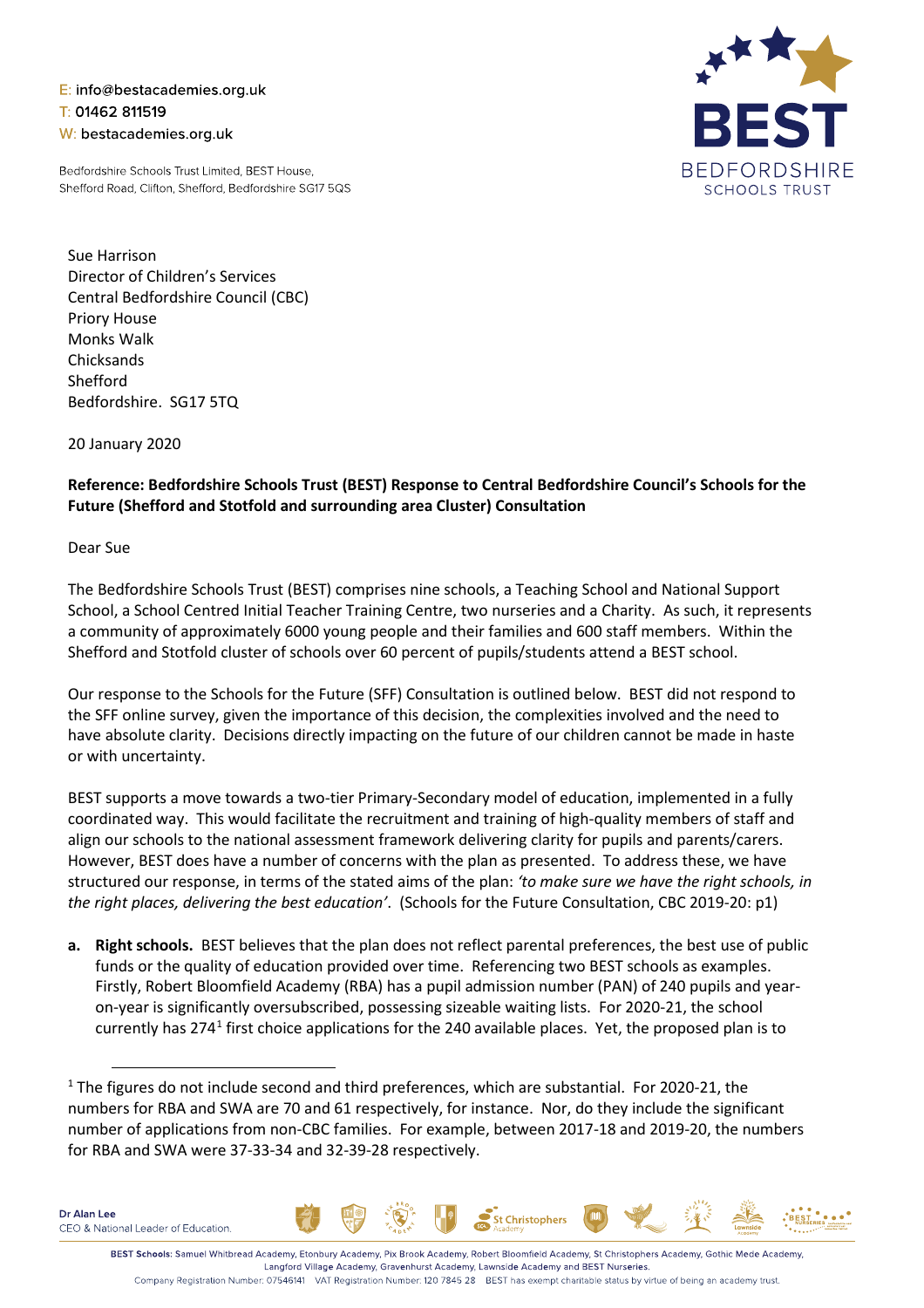reduce the PAN to 150 pupils. Incredulity is magnified, when one considers that RBA is graded Outstanding by Ofsted over three consecutive inspections. Secondly, Samuel Whitbread Academy (SWA) was expanded to meet CBC's rising demand for pupil places through the Public Finance Initiative (PFI) and in partnership with CBC. Again, year-on-year the school is over-subscribed. For 2020-21, SWA has 457 first choice applications for the 400 pupil places available. SWA is graded Good by Ofsted. Yet, the proposed plan reduces the PAN at SWA to 210, causing significant disruption and leaving SWA to finance a PFI debt of approximately £1m per annum and rising annually at the rate of inflation (retail price index excluding mortgage interest payments - RPIX). In both cases, there will be many disappointed pupils and parents and demoralising, time-consuming and costly appeals processes.

- b. **Right places.** BEST is highly sceptical of CBC's pupil place forecasts. Getting these wildly inaccurate, as per BEST's experience, has a damaging impact on the quality of education. The forecasts continue to change, which one might expect to a degree, but they are significantly inaccurate. To illustrate, with regard to another two BEST schools. In recent years, in response to pupil place demand, CBC requests and at significant cost to the public purse, Etonbury Academy (ETA) expanded its capacity from 360 to 1260 pupils, with year group sizes doubling from 90 to 180 pupils. However, the introduction of Pix Brook Academy (PBA) in 2019-20 has split the intake in two. The impact on ETA has been to both reduce the number in Y5 to 157 in 2019-20 and the number of first choice applications to 86 for 2020- 21. Significant excess capacity is/will be available in both year groups. PBA is currently being built to meet a CBC identified (and signed-off by the Secretary of State) shortfall in pupil places of 184 in 2019- 20; 226 in 2020-21; and 374 in 2021-22 (CBC PBA support letter, 21 November 2016). These numbers are not there. PBA has 61 pupils in 2019-20, 118 first choice applications for 2020-21 and significant spare capacity. However, according to the forecasts there should be a demand of 184 pupils in one year group and 226 in the other. Even if one accepts CBC's figures as being accurate, there are already sufficient Secondary pupil places in the system until 2023. Any expansion prior to 2023, by any school would create further surplus pupil places, unnecessary costs and potentially undermine the quality of education provided by existing 'Good' and 'Outstanding' schools.
- c. **Delivering the best education.** With respect to BEST schools, comparing pre- and post- two-tier figures, the two-tier change results in a fall of 990 pupils at an annual net loss of £4 8[2](#page-1-0)2 860<sup>2</sup>. This would seriously destabilise BEST and undermine the progress made over the last three years. Schools within BEST would be impacted on in different ways, with it being very severe in some cases. With respect to PBA (which is a new Free School, not due to open on its permanent site until September 2020), when this plan comes to fruition there would be a fall of 510 pupils at an annual net shortfall of £2 176 170. Funds were applied for and granted by central government to provide education for 1260 pupils not 750 $3$  as described in the CBC plan (or 780 $4$  as on the CBC website). Such extreme change, in such a short time frame will inevitably impact on the quality of education.

For these reasons, BEST does not believe that the plan fulfils its stated objectives of *'the right schools, in the right places, delivering best the education'.* Moreover, we suggest that implemented in this way, the plan will destabilise schools and damage educational provision across the Shefford and Stotfold area. However, we do believe that the two-tier transformation may be successfully achieved once there is surety

Dr Alan Lee CEO & National Leader of Education.



Langford Village Academy, Gravenhurst Academy, Lawnside Academy and BEST Nurseries. Company Registration Number: 07546141 VAT Registration Number: 120 7845 28 BEST has exempt charitable status by virtue of being an academy trust.

<span id="page-1-0"></span><sup>&</sup>lt;sup>2</sup> To offer clarity and discuss facts, the figures compare all schools at full capacity, in all year groups, once the plan has been implemented. Of course, in practical terms during the transition period the numbers will be different. The net loss figure would be offset to a degree by any realised growth in Sixth Form numbers. However, against any reduction, the costs of staff relocation – with protected salaries - and redundancy payments must be considered. Approximately 83 teaching staff across BEST would be directly impacted on by the proposed plan.

<span id="page-1-1"></span> $3$  'Have your say'. (CBC, 2020, p 4)

<span id="page-1-2"></span><sup>4</sup> [https://www.schoolsforthefuture.co.uk/plans/shefford-stotfold/proposed-changes,](https://www.schoolsforthefuture.co.uk/plans/shefford-stotfold/proposed-changes) accessed 17 January, 2020.